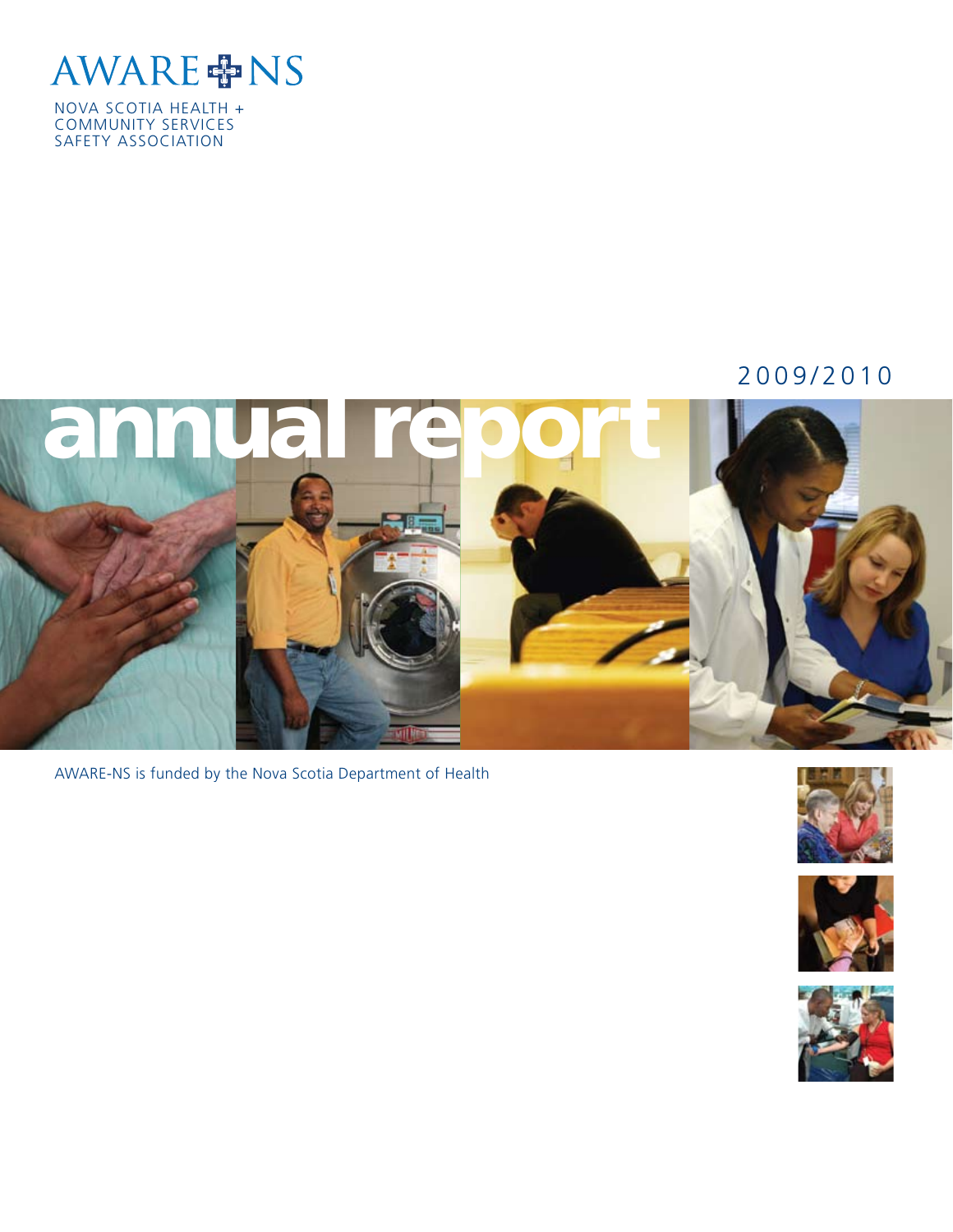## Contents

| Mission, beliefs, vision, values               | 3 |
|------------------------------------------------|---|
| <b>Strategic Priorities</b>                    | 4 |
| Report from the Board Chair: Carol Ann Brennan | 5 |
| Report from the CEO: Mary-Lou MacDonald        | 6 |
| Working to Advance Strategic Priorities        | 8 |
| COLLABORATION, PARTNERSHIPS, LEADERSHIP 8      |   |
|                                                |   |

AWARENESS, PROMOTION, ADVOCACY, COMMUNICATION 9

EDUCATION AND TRAINING, FACILITATING EFFECTIVE PRACTICES 10

#### SUSTAINING AWARE-NS AND PROGRESS IN THE SYSTEM 11

| <b>Future Focus</b>       | 12 |
|---------------------------|----|
| <b>Financial Reports</b>  | 14 |
| <b>Board of Directors</b> | 19 |

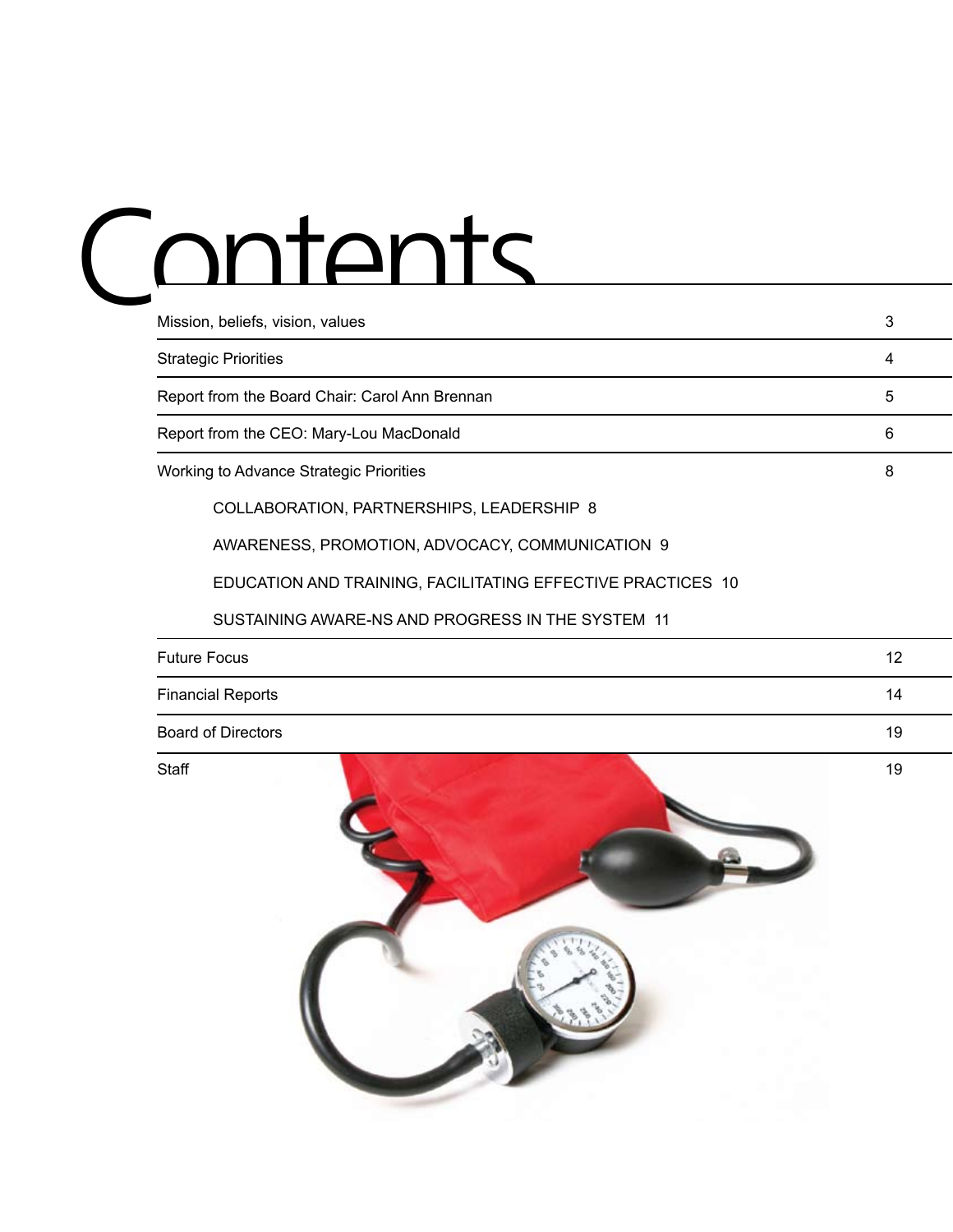#### **AWARE-NS MISSION**

Working with stakeholders and partners to promote and improve safety and health in Health and Community Services workplaces.

#### **AWARE-NS BELIEFS**

#### **We believe that:**

A healthy and safe workplace is a basic right.

All workplace injuries must be prevented.

Everyone must be a leader in workplace health and safety.

#### **AWARE-NS VISION**

Our vision for Health and Community Services in Nova Scotia: Safe and healthy people; safe and healthy workplaces.

#### **AWARE-NS VALUES**

Our core values guide our work with partners and stakeholders:

#### **Excellence**

We strive for excellence by improving health and safety through innovation.

#### **Accountability**

We are accountable by making transparent, evidence-based decisions that lead to value-added health and safety outcomes.

#### **Collaboration**

We encourage collaboration by engaging and enabling all stakeholders to work together, sharing knowledge and expertise.

#### **Respect**

We build trust by valuing everyone's contribution and recognizing diverse needs.

#### **Courage**

We have the courage to drive change by inspiring everyone to think creatively and be health and safety leaders.

## **Mission Beliefs Vision & Values**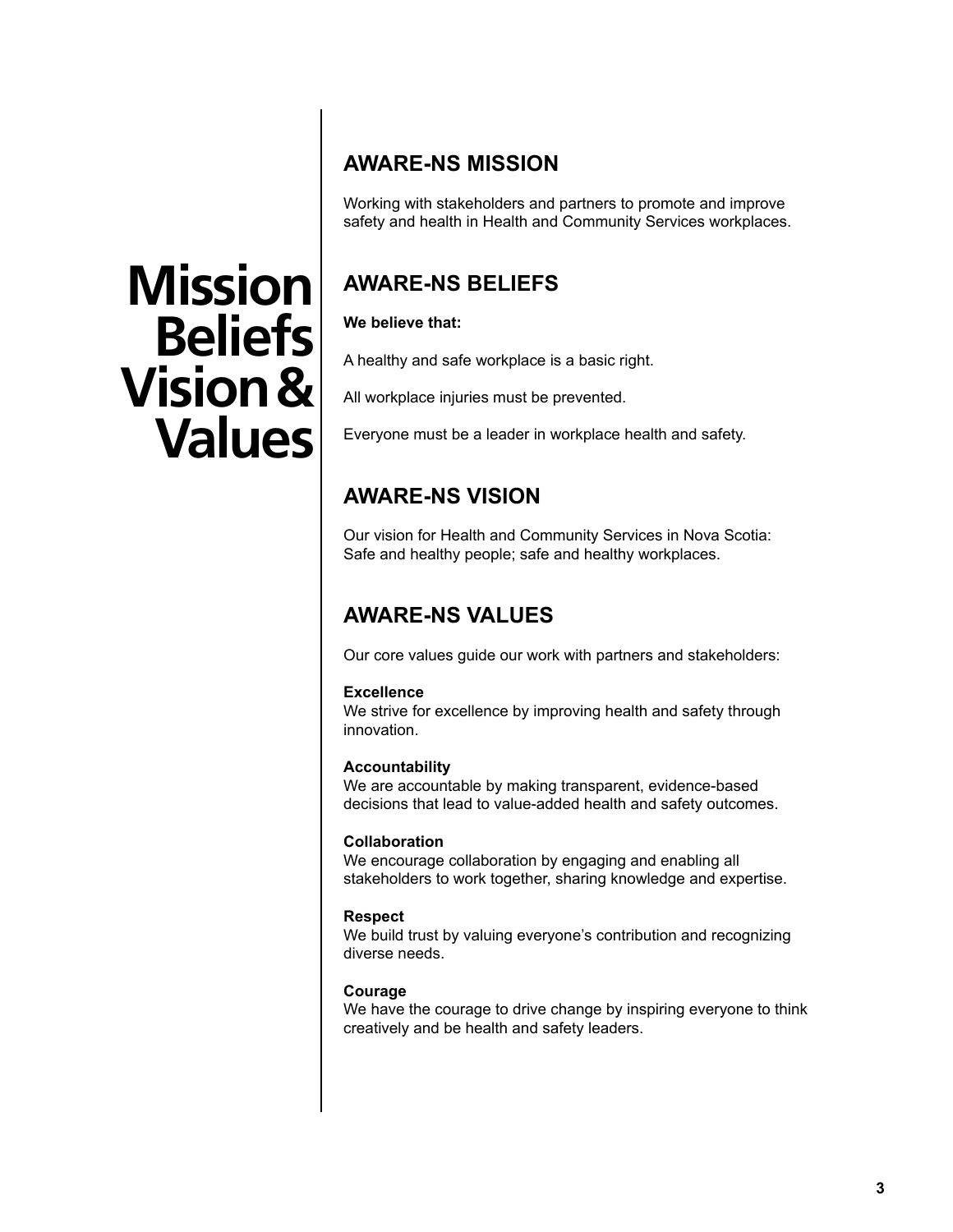## **Strategic Priorities**



#### **Collaboration, Partnerships, Leadership**

Engage leaders around a shared agenda for change

Establish partnerships for service and program delivery

#### **Awareness, Promotion, Advocacy, Communication**

Position AWARE-NS as the leading voice on Health and Community Services health and safety issues

#### **Education and Training, Facilitating Effective Practices**

Promote effective practices for health and safety throughout the sector

Ensure health and safety educational resources are available to all stakeholders

#### **Sustaining AWARE-NS and Progress in the System**

Our contributions are viewed as credible and useful by the sector and the public

Have a measurable, sustained and positive impact on health and safety in the Health and Community Services sectors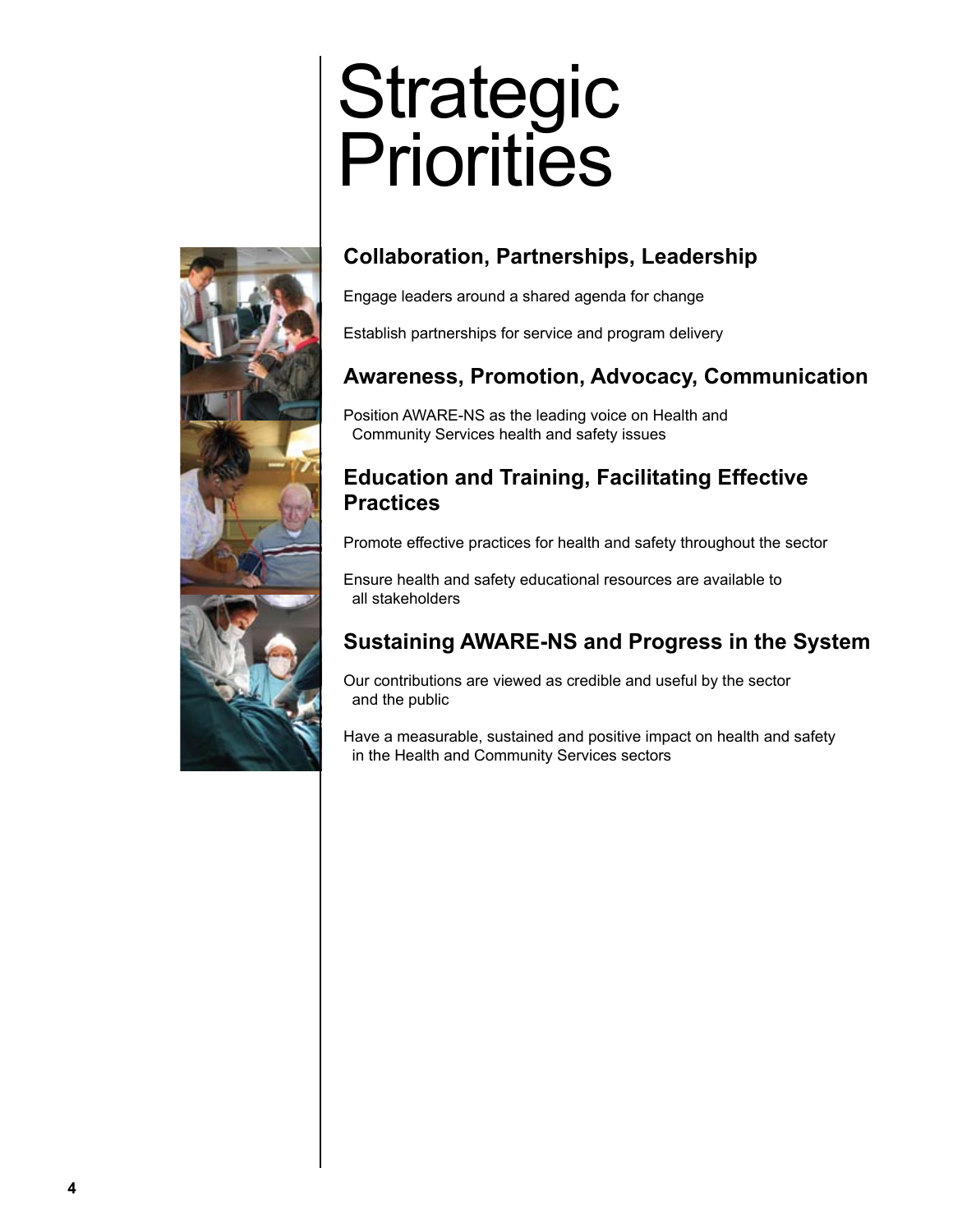### Report from the Board Chair **Carol Ann Brennan**



with great pride and enthusiasm that I present to you the 2010 It is

annual report for AWARE-NS, the first for our Association. The opportunity to serve this newly formed Association in the role of Board Chair has proven to be a most satisfying professional endeavour. The foundational year for AWARE-NS has been one of significance. The hiring of Mary-Lou MacDonald, the CEO for AWARE-NS, ensured we were making the correct decisions to achieve our vision; safe and healthy people, safe and healthy workplaces. Since Mary-Lou joined AWARE NS on April 21, 2009, she has taken innumerable critical steps to ensure the Association is aligned to achieve its mission. In addition, an early focus on key initiatives required to create an effective Board of Directors and the identification of strategic goals for our Association has culminated in the deliverables presented in the Annual report.

As many of you already know, the health and community services sectors are of critical importance to all Nova Scotians. Ensuring that the workers in these sectors are safe and healthy is not only the primary goal for AWARE-NS but should be a concern for all Nova Scotians. On behalf of my fellow directors on the Board I would like to take special note of the employees working within health and community services and their keen interest in and dedication toward the advancement of greater safety in this industry. During this first year of operation I have been proud to witness the evolution of AWARE-NS as it influences the individuals working in the health and community services sectors. That said, I acknowledge that we face endless opportunities to improve the employment experiences encountered by health and community services employees daily.

The visibility of the Association is increasing and I look forward to the continued work of the small, but dedicated and very capable staff at AWARE-NS. I would personally like to thank all of our foundational Board members for their support and expertise and welcome the newly appointed Board members to the table for this upcoming year. Strategic alliances and the people who lend their effort to them have allowed us to extend our reach, increasing our expertise and networking among those who understand the complexities of work within the health and community services sector. This report would not be complete without acknowledging the instrumental role played by the Nova Scotia Department of Health in the formation and continued growth of AWARE-NS through their wisdom and commitments, financial and otherwise.

The opportunity to be involved in such an important and worthwhile Association is exciting and will ultimately lead to a health and community services sector that is sustainable for years to come. As you read through the annual report I know you will recognize the considerable effort and commitment demonstrated by the activities and outcomes that resulted from the initiatives undertaken in this first year since our inception. In closing, I look forward with anticipation to the initiatives we will embark on in the upcoming year and to the positive impact AWARE-NS will have on the dedicated individuals employed in the health and community services sectors.

Respectfully Submitted,

Carol Ann Brennan Chair AWARE-NS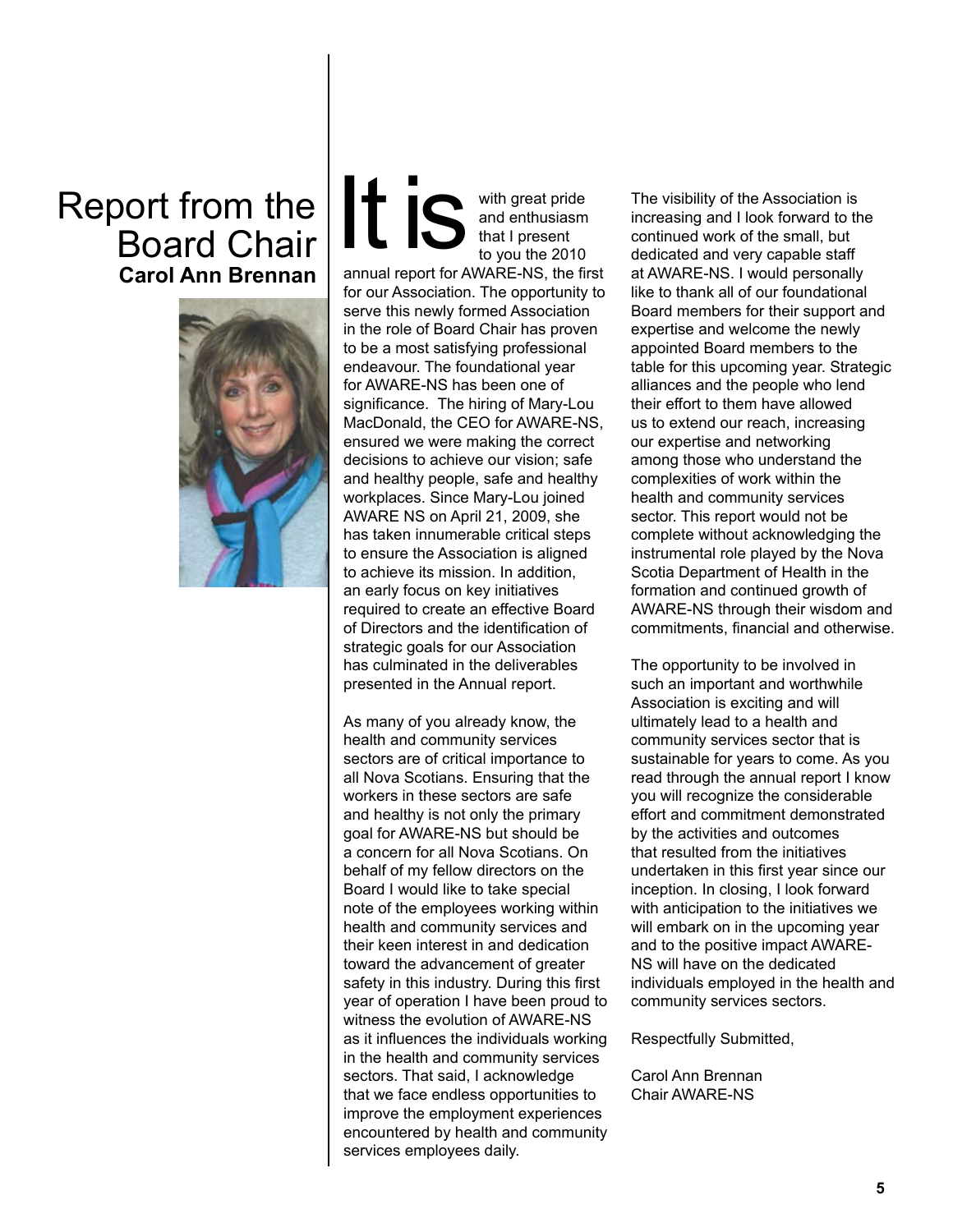#### Report from the CEO **Mary-Lou MacDonald**



It is my honour to present the inaugural Annual Report of AWARE-NS - the Nova Scotia Health and Community Services Safety Association. I am extremely impressed with the efforts of everyone that have brought us to this point. Thank you to the Stakeholder Advisory Committee, the pioneers in the development of AWARE-NS who were the committed individuals that saw the urgent need for this Association and responded by providing their expertise and energy to make it happen. And thank you to our first Board of Directors, who not only showed patience through our early development stage, but also a high level of commitment by managing the workload that comes with a new organization. I am particularly proud of the effort put forth by our staff to carry the agenda forward. This kind of dayto-day engagement does not happen without real passion for the mission and they have that in spades.

A special thank you also to the Nova Scotia Department of Health for providing the funding and support for AWARE-NS. I would especially like to thank Dr. Jim Miller and Keith Menzies for their commitment. That critical commitment is the kind of leadership that will transform our occupational health and safety culture in the future.

What struck me most when I first met these dedicated individuals who established AWARE-NS, was their unwavering desire to 'get it right'. Much of my time during the first months in my role was spent crisscrossing the province and the country to learn not only the lessons they had to teach but also in a deliberate effort to have honest conversations about what really needs to happen to inspire a workplace culture of safety and well-being for the dedicated people who work in the health and community services sector in Nova Scotia. What quickly became obvious to me was the level of collaboration it would take to create that real

change. And AWARE-NS truly is a unique collaboration; of government, workers and employers, the Workers' Compensation Board, industry partners, and labour, working together at a system level to promote a culture of workplace safety and well-being. The establishment of AWARE-NS is the first major step in the right direction. But it is just that, the first step, to be followed by many more courageous steps.

This past year has been an extremely busy foundational year that has seen many exciting firsts. We of course, started by wanting to clearly understand the situation and for the first time ever, the voices of those responsible for Occupational Health and Safety in their workplaces were heard. Many of those professionals came together to meet each other for the first time, to identify issues, define needs and to share experiences and resources. The results of that day in February have led AWARE-NS to establish formal networks that will continue to link colleagues for more ongoing conversations and also collaborate on future directions for the Association - their Association. Also, for the first time, we established a data sharing agreement with one of our most important partners in prevention, the Workers' Compensation Board. This provides us with very specific information on the injury trends in the sector and will serve as an important part of the detail we need to make evidence-based decisions. It has also highlighted, however, our need for a more comprehensive and unified provincial data management system that will consolidate and integrate safety and well-being information to provide us with the big picture perspective we need to shift our focus from reaction to holistic prevention in the future and share that with everyone.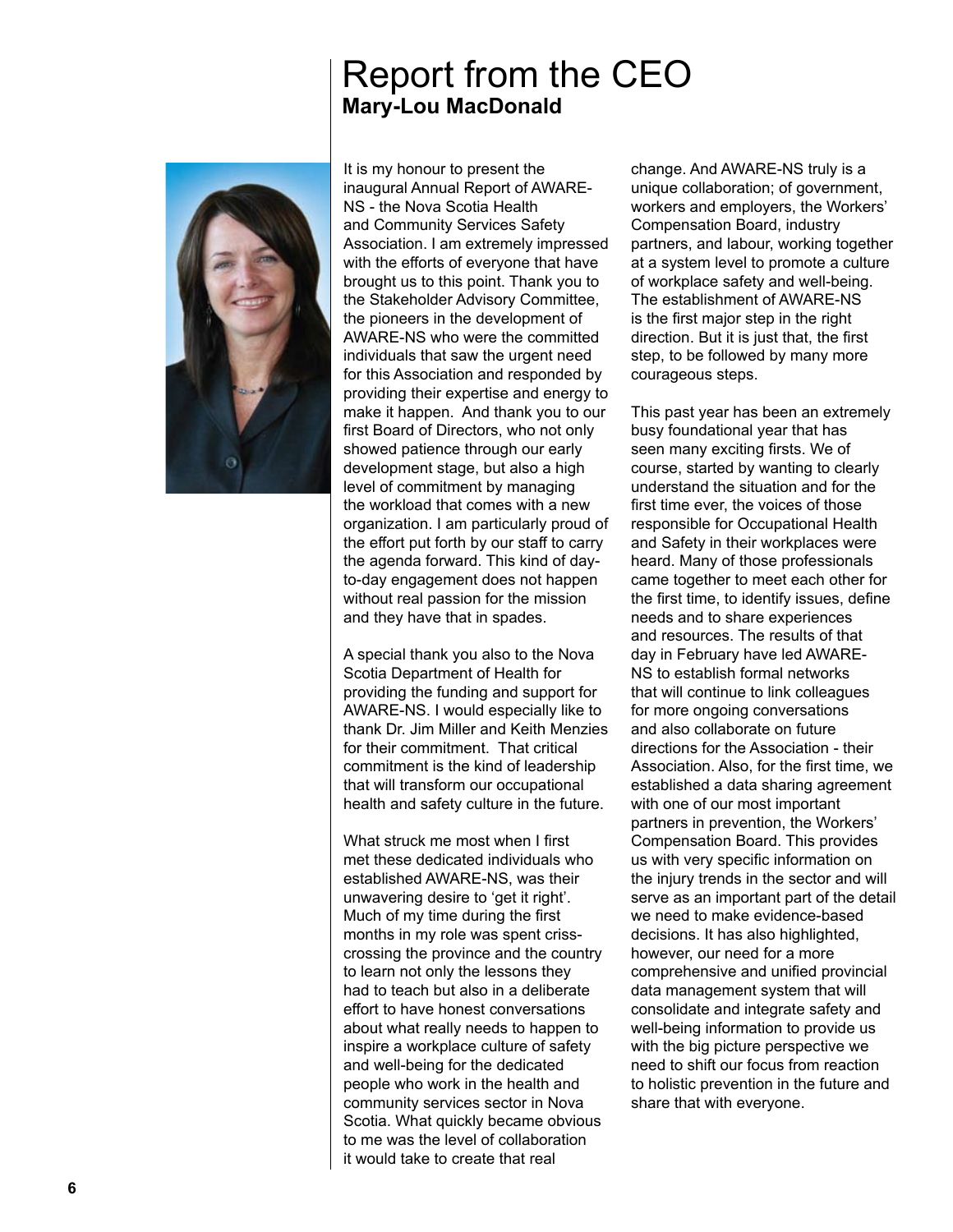Communication will continue to be a priority of AWARE-NS. With our official launch in March, this past year saw the creation of the first tool to link us all through the creation of our web site. We will continue to look at ways to increase awareness of the issues both within the health and community services sector and also the public, given they are also significant partners in prevention.

Development of strategic partnerships will certainly be a key part of the success of AWARE-NS moving forward. Access to leading-edge information and tools will allow us to

# **66** real change<br>requires serious<br>courage

creatively facilitate positive change in the most effective ways for everyone in the sector and will serve as the cornerstone for our work. The priority strategic directions and the core

values, established by the Board of Directors in September 2009, guided our work in these initial stages of the development of our Association and the highlights of our work to advance these strategic priorities follow, with some insight into what we believe to be the important focus for the next year.

Every core value of AWARE-NS resonates with me, but none more so than courage. Real change is required to reach the AWARE-NS vision of 'healthy people; healthy workplaces' and that, I know, requires serious courage. It certainly requires the sincere, collaborative effort of everyone regardless of your role in the system.

Courage is required to understand how important and how complex this situation is, but to no longer accept it as our reality. Courage is required to have the open conversations we need to have to truly transform our system

and to challenge our traditional thinking so we may embrace the innovation that will move us forward. Courage is required to make crosssectoral decisions that benefit and support everyone and courage is required of our leaders to demonstrate the significant investment in our people that moves our current model of safety and well-being from reaction to prevention. Against competing priorities, this change will take time and courage to stay the course. We are all in this together and each of us needs to be an example of what is possible so others may see that *it is* possible. Much is riding on this for all of us. Ultimately, the sustainability of the entire health and community services system, which affects all Nova Scotians, depends on it.

I am particularly grateful to be given the opportunity to serve as the first Chief Executive Officer of this important organization and I thank you for your support. I look forward to being a part of this exciting organization which will work to positively affect the lives of our workers and I look forward to taking the first steps on this journey of change, together.

Respectfully Submitted,

Mary-Lou MacDonald Chief Executive Officer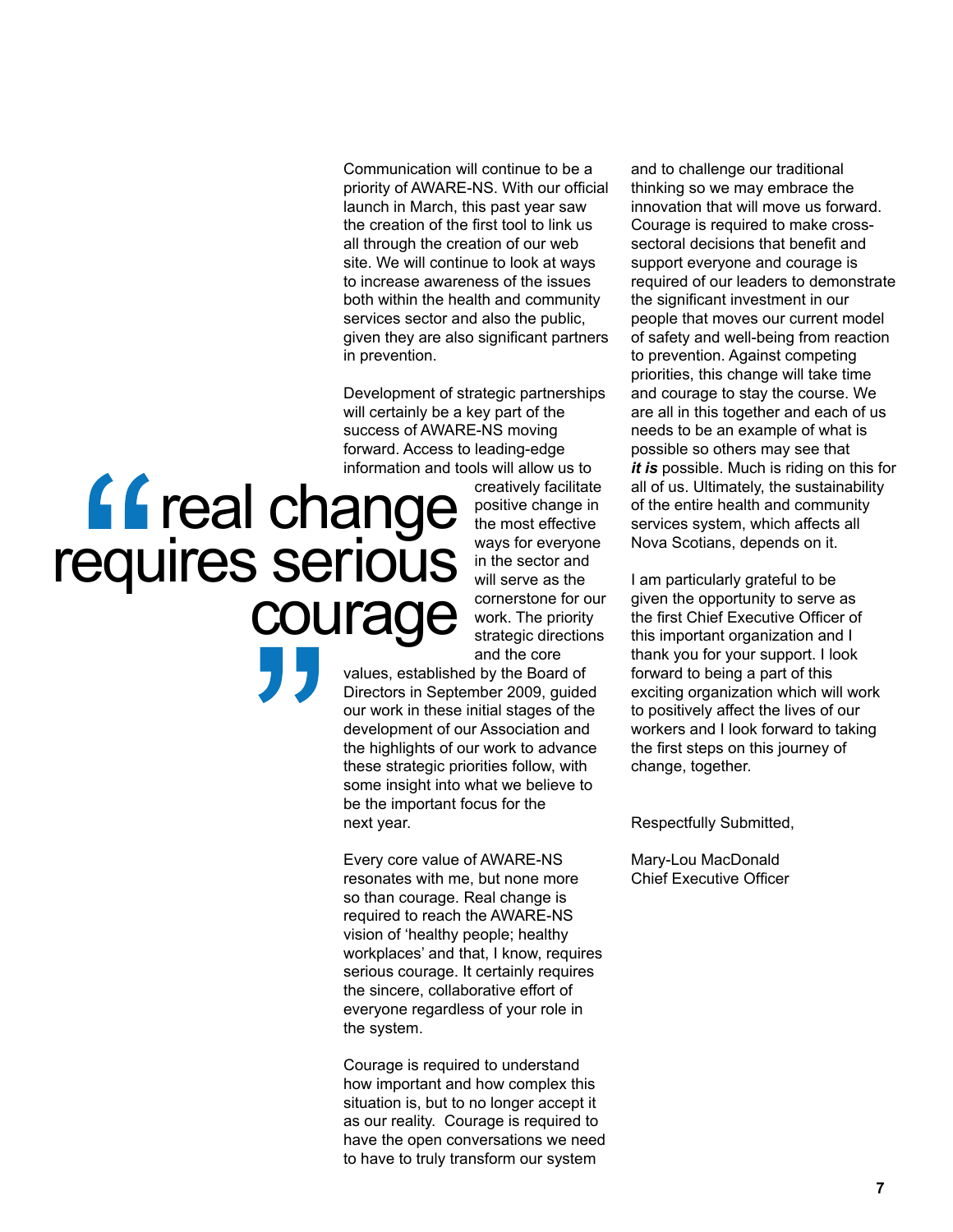## Working to Advance Strategic Priorities

#### **COLLABORATION, PARTNERSHIPS, LEADERSHIP**

#### **Formation of Key Partnerships**

A number of partnerships have been formed over the past year. AWARE-NS has been busy working with our partners in prevention including the Nova Scotia Department of Labour, the Workers Compensation Board of Nova Scotia, Labour and Health Association of Nova Scotia, on a number of key initiatives. Newly formed relationships with the CN Centre for Occupational Health and Safety as well as the Centre for Organizational Research and Development have linked AWARE-NS with two of the leading research centres in the region. Relationships with training and education providers, specifically the Nova Scotia Community College and Safety Services Nova Scotia are established and AWARE-NS looks forward to continuing to create more collaborative opportunities.

#### **OH&S Environmental Scan (Survey-based)**

As part of our initial outreach strategy, AWARE-NS invited individuals who are responsible for aspects of occupational health and safety (OH&S) in the Nova Scotia health and community services sector to participate in an online survey. The purpose of the OH&S environmental scan was to identify areas of strengths and opportunities related to OH&S programs and to compare OH&S programs across the province. Results from the online OH&S survey were used to identify themes for a workshop on February 2, 2010.

#### **OH&S Workshop (February 2010)**

This workshop brought together OH&S resource people from Nova Scotia health and community services to identify common areas for opportunities within the sector and assist AWARE-NS in establishing priorities moving forward. Numerous strategies were proposed during the workshop with the need for sector specific OH&S networks at the forefront.

#### **Occupational Health & Safety Discussion Board**

Based on an identified need, AWARE-NS has created the Occupational Health and Safety Discussion Board to connect professionals across the province. Questions related to a wide variety of OH&S topics are posted and discussed live. The need for this instrument was identified after conversations with OH&S resource people who advised that there was no existing network or tool to collectively engage this aspect of the health and community services sector.

#### **Sector Specific OH&S Net/Working Groups**

One of the main outcomes of the February workshop was the desire for sector specific OH&S Net/Working groups. AWARE-NS is acting as facilitator in the establishment of these first ever networks to discuss the key issues being faced by professionals responsible for OH&S in their respective organizations. With the District Health Authorities already underway, AWARE-NS is now in the process of organizing meetings for the remaining sectors representing home care/support, long term care and community services organizations.

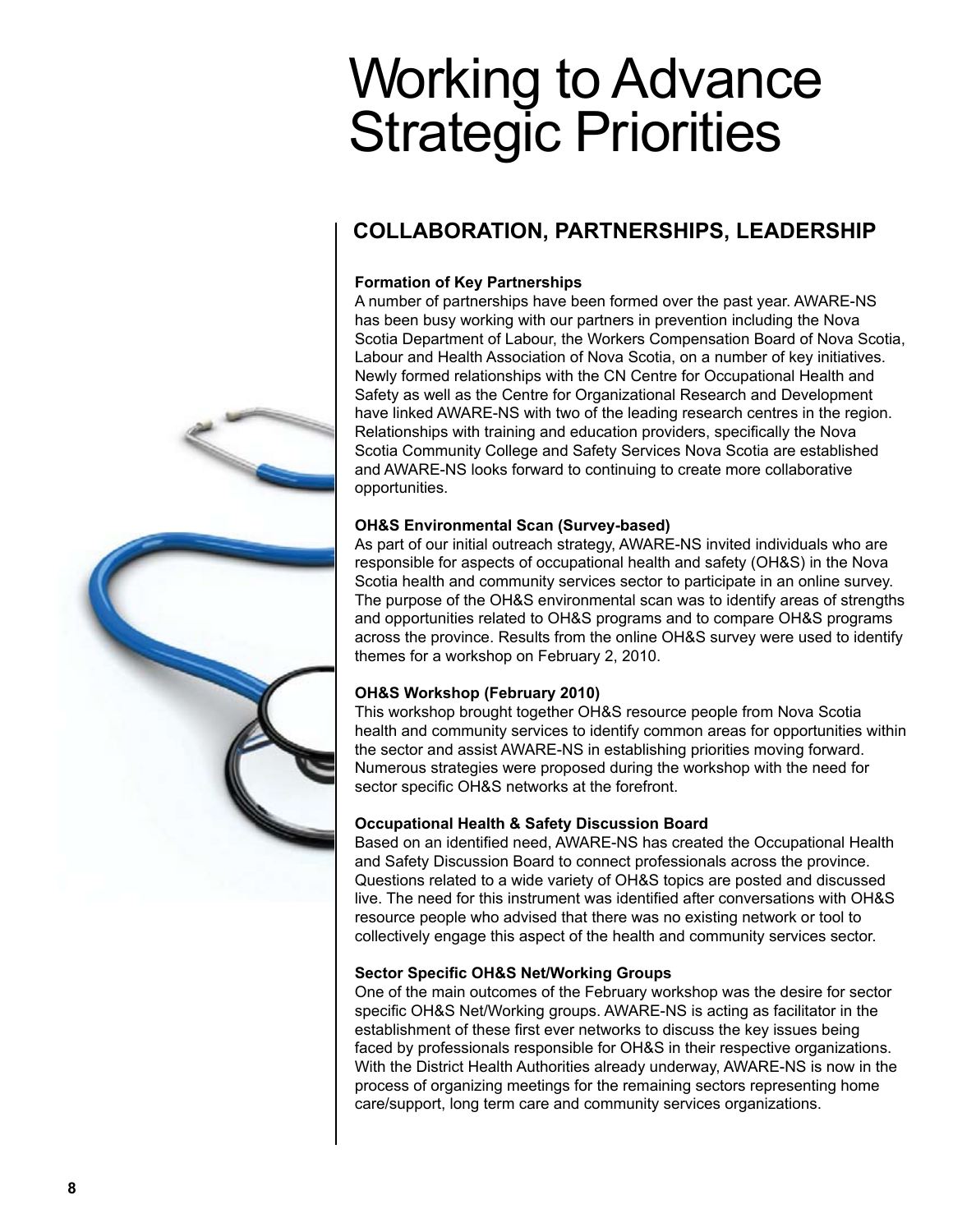#### **AWARENESS, PROMOTION, ADVOCACY, COMMUNICATION**

#### **Provincial Communications Audit** In order to determine the needs and desires of individuals working in and around the health and community services sector a communications audit was conducted in the fall of 2009. Results of the communications audit, in conjunction with internal AWARE-NS surveys, have driven many of the key initiatives that AWARE-NS has created over the past several months. AWARE-NS continues to use an evidence based approach for all of our strategic initiatives.

#### **Development of AWARE-NS Website**

During the past year, AWARE-NS staff has been busy creating the official website for our safety association. We see the website as the main portal for information linking individuals who are interested in the OH&S issues facing health and community services employees in Nova Scotia and to access relevant information from around the world. To learn more about our website please visit www.awarens.ca.

#### **AWARE-NS Officially Launches**

AWARE-NS was officially "launched" in March at the Safety Services Nova Scotia Conference on March 25th and as well, a formal introduction of AWARE-NS was made at the Health Association Nova Scotia Conference on March 29th. This included a SSNS conference presentation and information booth presence at each event including distribution of collateral promotional materials. Television and media coverage from CBC was provided and the AWARE-NS message was delivered province-wide.

#### **Administrative Penalty Webcast**

In February 2010 AWARE-NS hosted a live webcast to overview the new administrative penalty system under the Occupational Health and Safety Act of Nova Scotia and provide an opportunity for individuals to ask questions of the panel- in a live format no matter where their workplace in the province. The panel was led by Jim Leblanc (Department of Labour & Workforce Development) and also included representation from employers (Shelia Rankin, AVDHA), labour (Joan Jessome, NSGEU) and labour-relations (Pat Saulnier, HANS). Feedback regarding the webcast has been very positive and AWARE-NS intends to offer future correspondence on important issues using this format. A recorded version of the webcast can be located on the AWARE-NS website.

#### **Office of the Employer Advisor (OEA)**

Connection was established with the OEA and a subsequent AWARE-NS feature was highlighted in the November 2009 OEA newsletter. Presenting in the OEA newsletter was an excellent opportunity for AWARE-NS to promote our mission and ensure we are making the important link to employers in the province.

#### **Participation in OH&S Related Events**

AWARE-NS continues to support local organizations and associations by attending and presenting at conferences, wellness fairs, inservices and occupational health and safety days. This includes the New Waterford Home Support Agency OH&S Days, Victoria County Home Support In-service, GASHA Wellness Fair, the Department of Health consultations with the Continuing Care sector provincially including Halifax. Bridgewater, Port Hawkesbury and Truro, CCANS annual conference in Pictou and WCB return to work forums.

#### **Reducing the Potential for Violence in Homecare and Home Support**

This spring, a multidisciplinary group representing interests in Nova Scotia Healthcare, Labour and Workforce Development, The Nova Scotia Government & General Employees Union and the Workers' Compensation Board of Nova Scotia (WCB) met to discuss strategies to prevent workplace violence in the home and community care settings in Nova Scotia. AWARE-NS is acting as a facilitator during this process and has conducted extensive reviews of the available resources and literature both nationally and internationally. The ultimate goal of this collaboration is to create a safer workplace for our home care and home support staff provincially.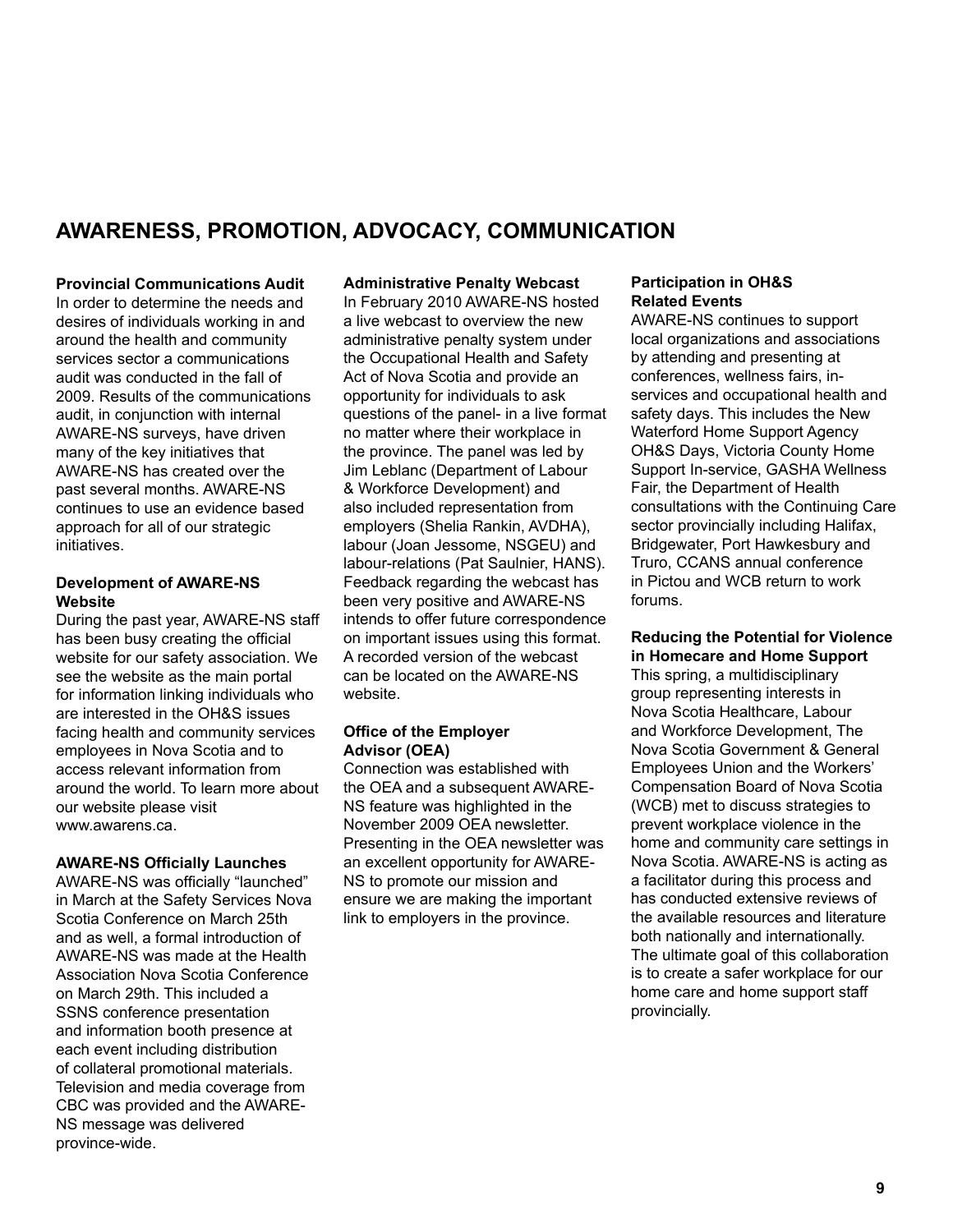#### **EDUCATION AND TRAINING, FACILITATING EFFECTIVE PRACTICES**

#### **Safety Climate Assessments & Consulting Services**

Safety climate has long been a leading indicator of occupational health and safety in workplaces. Based on the overwhelming research evidence, and discussions with front line OH&S professionals, AWARE-NS is interested in assessing safety climate within specific sectors of the health and community services sector in Nova Scotia. Initial safety climate exercises have been conducted in long term care facilities and the response has been very positive. AWARE-NS intends to offer this specialized assessment as a signature service.

#### **Hazard Identification in Home Support**

A specialized hazard identification series in home support has begun at select home support agencies in the province. Hazard identification is the first step in assessing risk present in an individual's job. The importance of identifying hazards in this sector is of increased importance as the hazards that individuals are exposed to changes frequently with multiple visits to new environments on a daily basis. AWARE-NS intends to offer this specialized Hazard ID as a signature training and education service.

#### **Educational Resources for Health and Community Services Employees**

Several original articles have been created and are available for download on the AWARE-NS website. These articles are designed to overview some of the main OH&S issues in the health and community services sectors. Everyone is encouraged to review the articles that vividly capture the experiences of health and community services staff on a daily basis.

#### **Curriculum Guidance** (NSCC)

During the first quarter of 2010, representatives from AWARE-NS met with curriculum developers and the deans from NSCC School of Health and Human Services to discuss current programs and potential omissions regarding OH&S training. Ensuring issues related to OH&S in the health and community services industry are embedded in training and education programs is essential to creating safe and healthy workplaces for Nova Scotians entering the health and community services sectors. AWARE-NS will continue to expand discussions to include all education providers in the province.

#### **Training Partnerships** (SSNS, NSCC, OSACH, OHSAH)

This year a temporary partnership was created with Safety Services Nova Scotia (SSNS) which allows AWARE-NS to co-brand select training offered by SSNS. In the short term this opportunity will ensure AWARE-NS is prepared to respond to training needs within the health and community services sector. A number of early training partnerships are also in the works with NSCC campuses and its online learning centre. Negotiations are underway with other provincial health and community services safety associations to share existing resources, tools and training specific to our sectors.

**Data Sharing and Analysis** (WCB-information sharing agreement) A strategic partnership has been created with the Workers' Compensation Board of Nova Scotia to allow AWARE-NS to access WCB statistics related to the health and community services sectors in Nova Scotia. Access to this database will be one tool AWARE-NS will use to truly begin to assess needs and determine interventions moving forward.

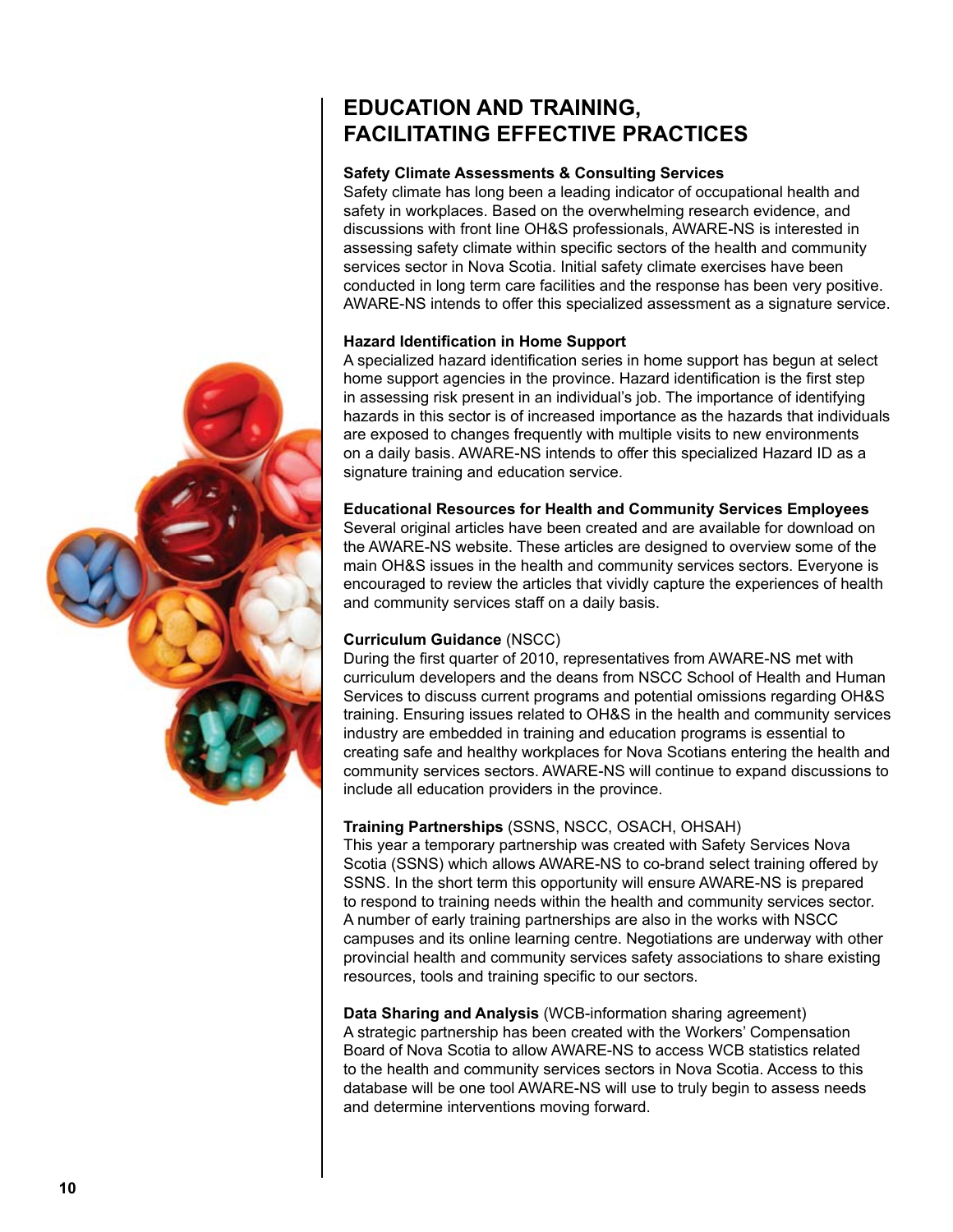#### **SUSTAINING AWARE-NS AND PROGRESS IN THE SYSTEM**

#### **Board Meetings**

The nomination committee held meetings to form the foundational board of AWARE-NS in 2009. The Board of Directors met 12 times since January 2009 and have been proactive in moving forward with the agenda and mandate of AWARE-NS forward.

#### **Board Governance**

In January the AWARE-NS Board of Directors and CEO met in a facilitated session to identify the Associations' primary and key stakeholders, determine the model of governance and develop a board charter. Clear decision making around these details and an effective working relationship between the Board, Board Chair and CEO greatly enhance the quality of the organization's governance. A strong partnership has the potential to shape and advance the strategic goals and create the desired outcomes of AWARE-NS. The governance policies have since been determined and a solid framework for

the Board's work has been established.

#### **Sustainability**

In order to satisfy our funding responsibilities regarding the progression and development of AWARE-NS, updates have been provided to the Department of Health's senior leadership team on an ongoing basis. We at this time are in the position where a permanent funding model and a future service delivery model must be established in order for AWARE-NS to move to the next level, which will allow for relevant and effective support for the sector. We are well ahead of schedule given projections, so that is good news. This will be the priority item on the agenda for the new fiscal year.

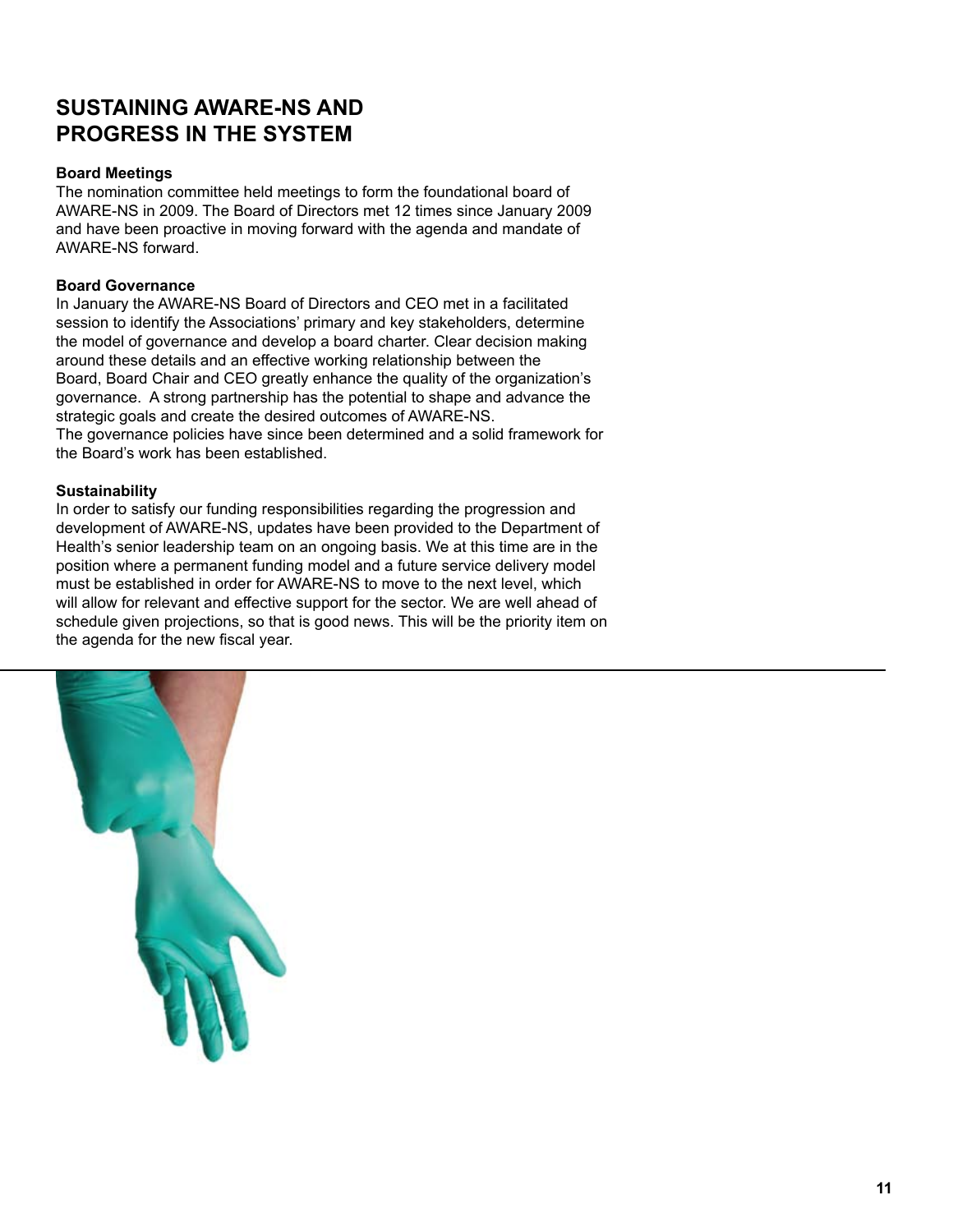## Future Focus

#### **Data Analysis, Management and Sharing**

In the Nova Scotia health and community services sector there is currently no mechanism to report, trend or track OH&S related data. Based on consultation with front line staff and examples from high performing safety associations in Canada, AWARE-NS is currently investigating the plausibility of implementing an OH&S database for the health and community services sector in Nova Scotia. Capturing OH&S related data in the sector is critically important if we are to reduce negative OH&S related outcomes, predict trends from micro accidents and near misses and measure the success of training and education interventions.

#### **Return to Work- Interpersonal Leadership Training**

There is a growing body of research that suggests an employees' decision to return to work is influenced by the relationship with their supervisors. Based on this research evidence, and discussions with front line OH&S professionals in health and community services workplaces in Nova Scotia, AWARE-NS is planning a series of leadership training sessions to target those leadership behaviours that influence an employee's decision to return to work (RTW). Pilot sites across the province will be invited to participate in the training sessions. Baseline data that captures objective (RTW lag improvement) and subjective (employees' perceptions of their supervisory relationship) outcomes will be used to identify the success of this intervention.

#### **Safe-Lift Patient Handling**

Existing data (WCB) and anecdotal reports suggest that the majority of injuries in the healthcare and community services industries are related to patient handling. Although some workers are educated in methods to reduce the likelihood of an adverse event (e.g., back injury) occurring when handling a patient, these very serious injuries continue to occur. AWARE-NS will continue to increase the awareness of musculoskeletal injuries in health and community services, and will work with our partners in prevention to create training and education programs around this issue.



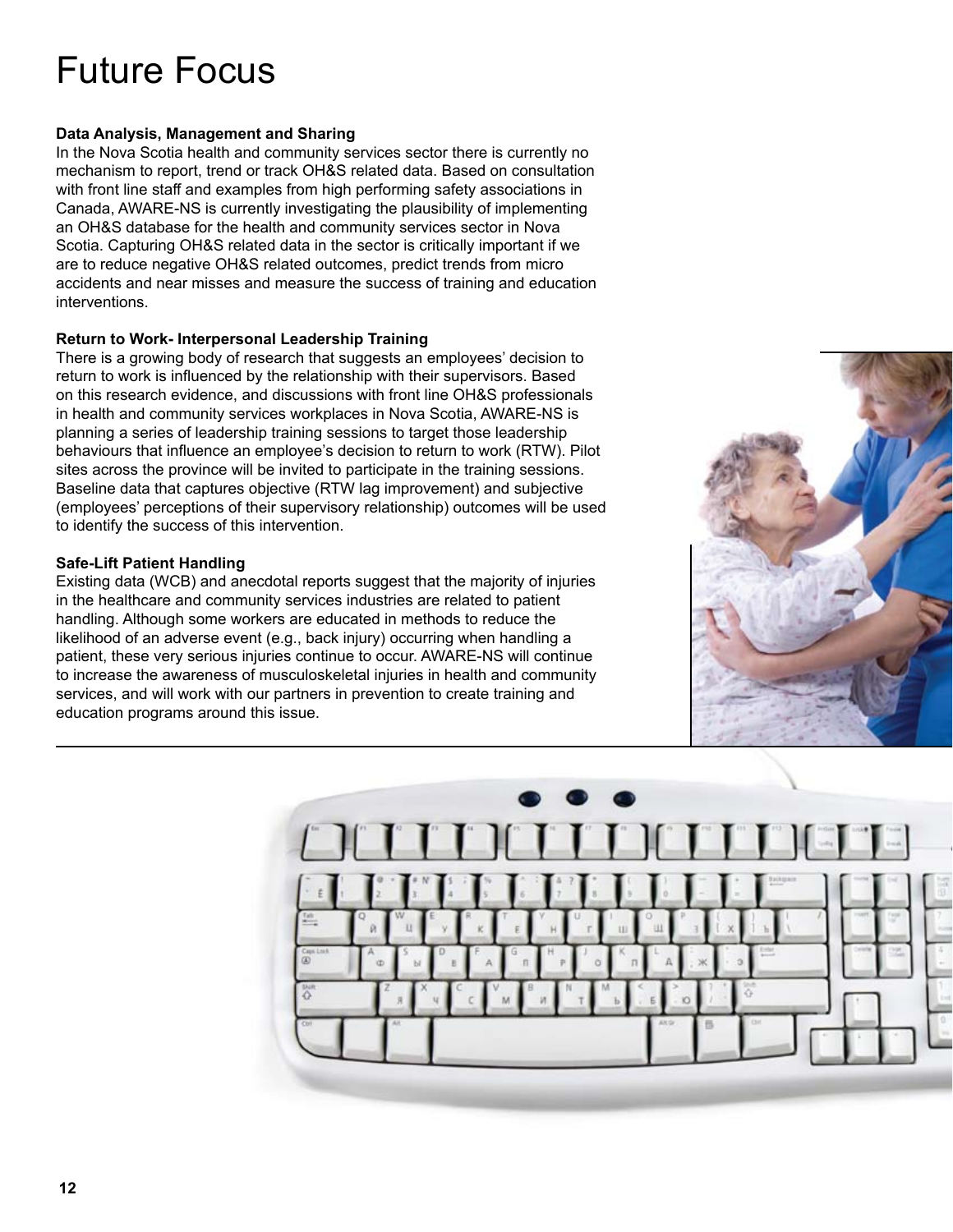



#### **Hazard ID**

AWARE-NS is in the early stages of developing specific hazard identification training for health and community services. The preliminary hazard ID has started in home support and will continue to develop throughout the year. We look forward to offering this service as a unique AWARE-NS deliverable.

#### **Executive Leadership Summit Series**

The specific goal of the Executive Leadership Summit Series is to engage executive management to develop an action plan for OH&S in the health and community services sector through consultation. The Executive Leadership Summit Series will be hosted by AWARE-NS & the CN Centre for Occupational Health and Safety. AWARE-NS will provide specific insights into the current OH&S situation in health and community services across the province of Nova Scotia with our partner, the CN Centre for OHS providing expert knowledge and tools to achieve workable solutions that could be immediately applied in the sector. A secondary goal of the Executive Leadership Summit is to develop long range occupational health and safety actions that can be applied across the health and community services sector.

#### **Research Opportunities**

Given that one of AWARE-NS' primary pillars is evidence-based decisionmaking, we understand the importance of a focus on applied research through pilot projects to completely understand their effectiveness. To that end, AWARE-NS will begin to seek the collaboration of various funding support agencies provincially, nationally and internationally.

#### **Promotion of OH&S Best Practices**

The promotion and sharing of best practices in occupational health and safety within the health and community services sector is a primary goal of AWARE-NS. Over the coming year we will leverage every opportunity to integrate this evidence into our work.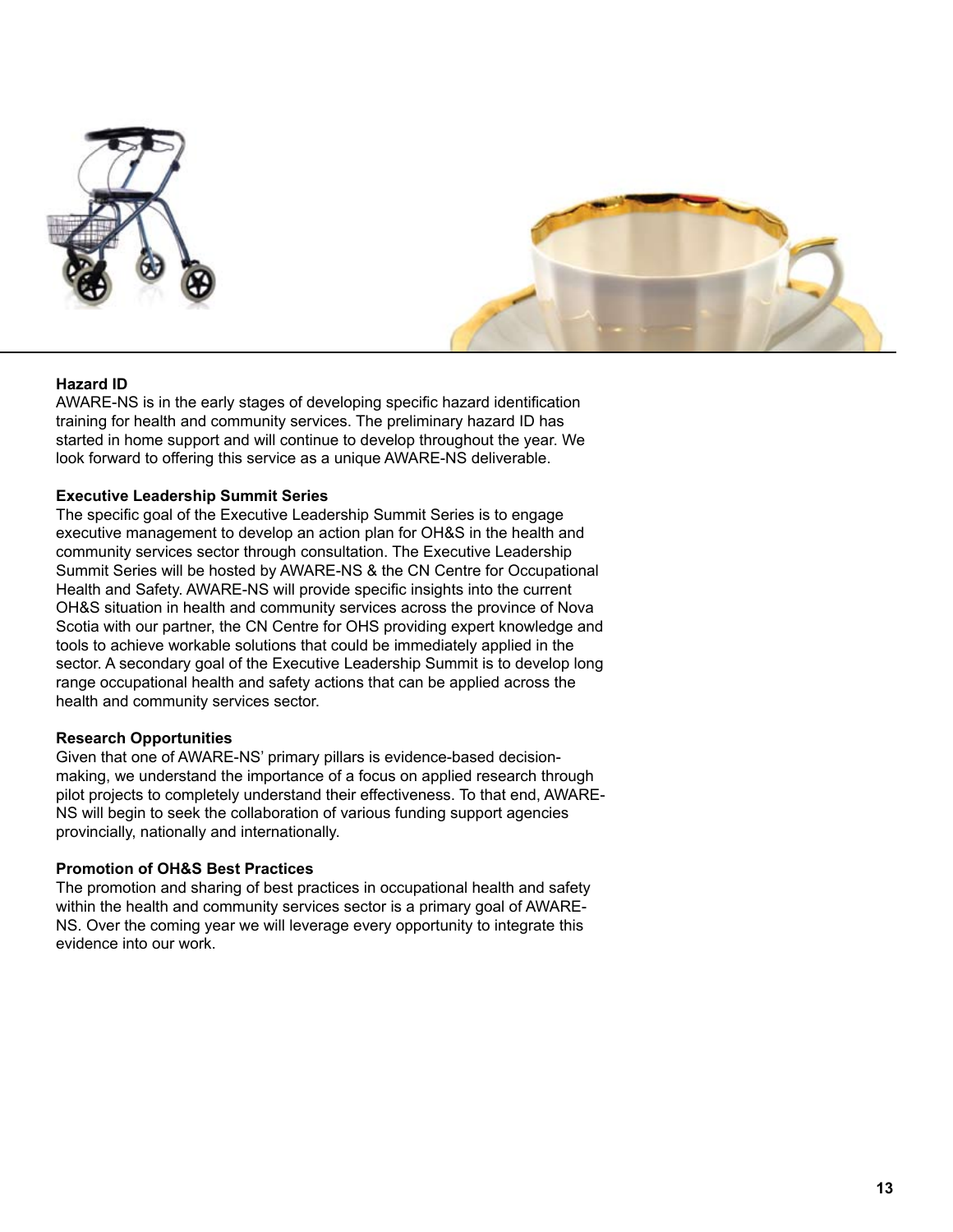## Auditors' Report

To the Board of Directors of the Nova Scotia Health and Community Service Safety Association

We have audited the statement of financial position of Nova Scotia Health and Community Service Safety Association as at March 31, 2010 and the statements of operations and cash flows for the period then ended. These financial statements are the responsibility of the organization's management. Our responsibility is to express an opinion on these financial statements based on our audit.

We conducted our audit in accordance with Canadian generally accepted auditing standards. Those standards require that we plan and perform an audit to obtain reasonable assurance whether the financial statements are free of material misstatement. An audit includes examining, on a test basis, evidence supporting the amounts and disclosures in the financial statements. An audit also includes assessing the accounting principles used and significant estimates made by management, as well as evaluating the overall financial statement presentation.

In our opinion, these financial statements present fairly, in all material respects, the financial position of the Nova Scotia Health and Community Service Safety Association as at March 31, 2010, and the results of its operations and its cash flows for the period then ended in accordance with Canadian generally accepted accounting principles.

Halifax, N.S.

Hemming Weir Casey Inc.

June 10, 2010 **Chartered Accountants**

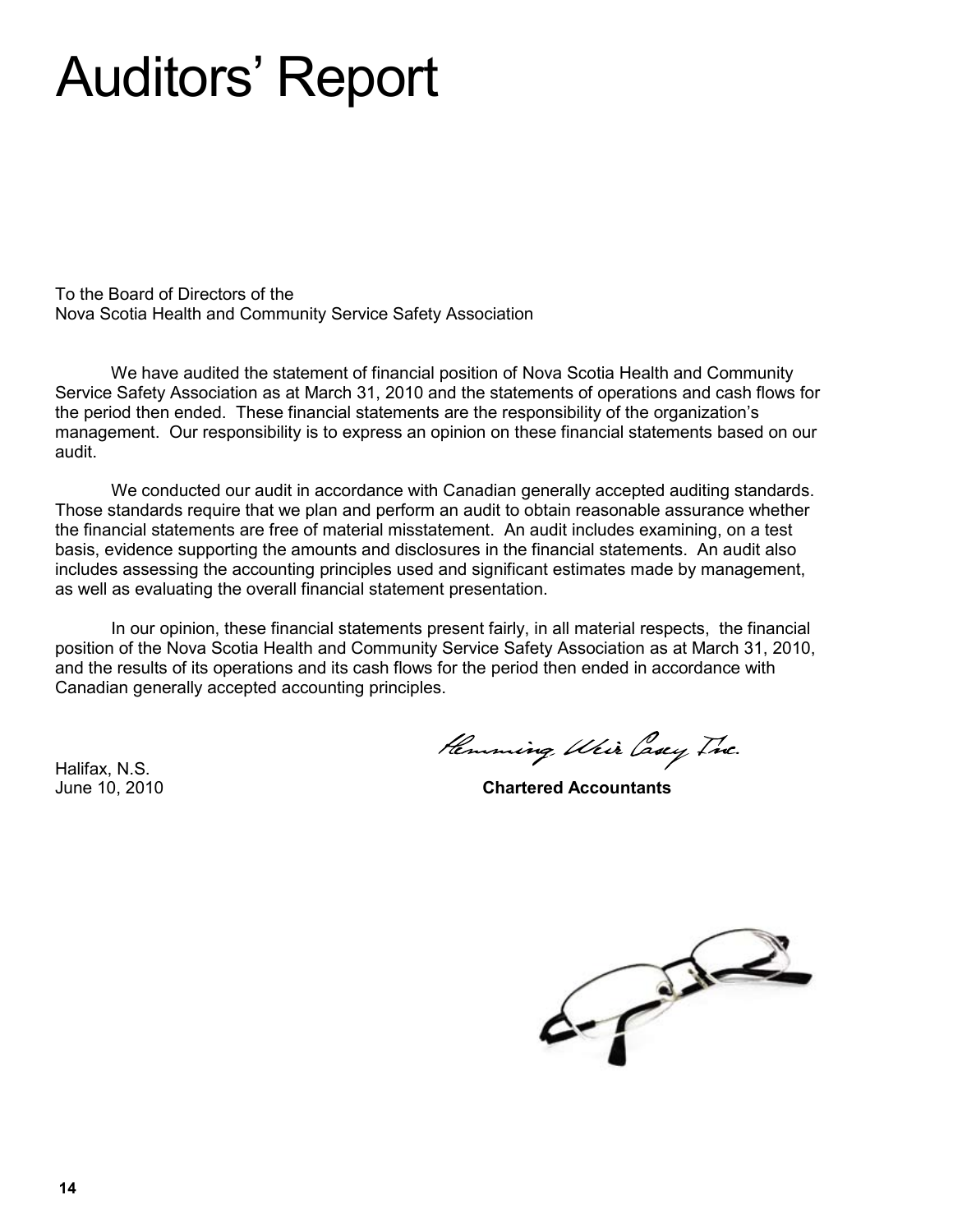Nova Scotia Health And Community Service Safety Association

#### STATEMENT OF FINANCIAL POSITION **AS AT MARCH 31, 2010**

**ASSETS**

| <b>CURRENT ASSETS</b>          |           |
|--------------------------------|-----------|
| Cash                           | \$317,553 |
| Prepaid expenses               | 6,893     |
| HST recoverable                | 13,216    |
|                                | 337,662   |
|                                |           |
| <b>CAPITAL ASSETS (Note 3)</b> | 55,859    |
|                                | \$393,521 |

#### **LIABILITIES AND NET ASSETS**

| <b>CURRENT LIABILITIES</b><br>Accounts payable and accrued liabilities | \$61,921  |
|------------------------------------------------------------------------|-----------|
| <b>NET ASSETS</b>                                                      |           |
| Unrestricted net assets                                                | 331,600   |
|                                                                        | \$393,521 |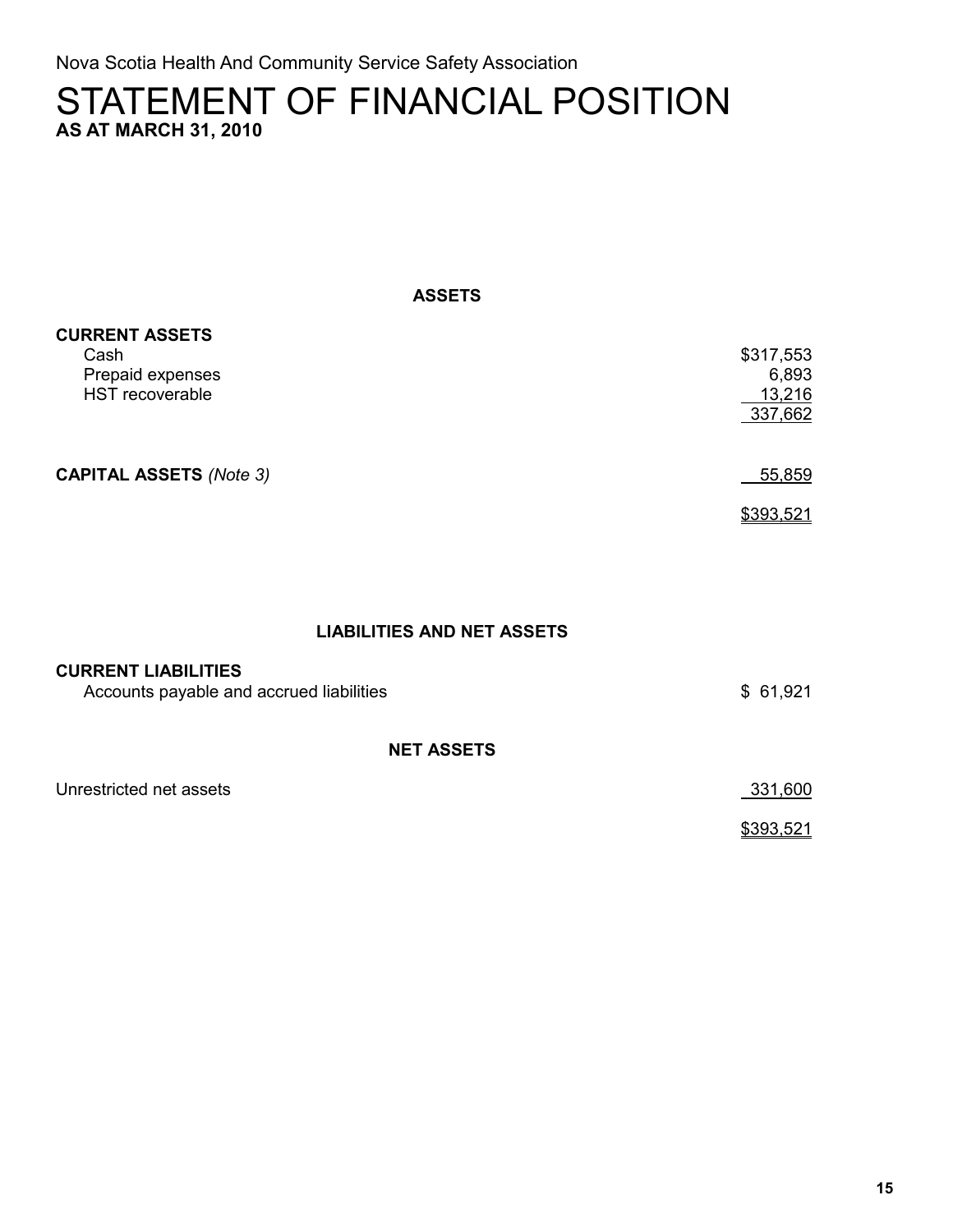Nova Scotia Health And Community Service Safety Association

## STATEMENT OF OPERATIONS

FOR THE FIFTEEN MONTH PERIOD ENDED MARCH 31, 2010

#### **REVENUE**

Department of Health - Province of Nova Scotia  $$750,000$ 

| <b>EXPENSES</b>                                     |                  |
|-----------------------------------------------------|------------------|
| <b>Salaries</b>                                     | 173,159          |
| <b>Contract services</b>                            | 62,046           |
| Communication and marketing                         | 65,851           |
| Office                                              | 36,411           |
| Employee benefits                                   | 24,132           |
| Strategic planning                                  | 20,587           |
| Amortization                                        | 12,227           |
| CEO travel and other                                | 10,998           |
| Board meetings                                      | 6,286            |
| Staff travel and other                              | 4,586            |
| Governance                                          | 2,117            |
|                                                     | 418,400          |
| INCOME FOR THE PERIOD AND NET ASSETS, END OF PERIOD | <u>\$331,600</u> |

**STATEMENT OF CASH FLOWS**

## STATEMENT OF CASH FLOWS

FOR THE FIFTEEN MONTH PERIOD ENDED MARCH 31, 2010

| \$331,600     |
|---------------|
| 12,227        |
| 343,827       |
| 41,812        |
| 385,639       |
|               |
|               |
|               |
| (68,086)      |
| 317,553       |
|               |
|               |
|               |
| \$317,553     |
|               |
|               |
|               |
| (6,893)<br>\$ |
| (13, 216)     |
| 61,921        |
|               |
| \$41,812      |
|               |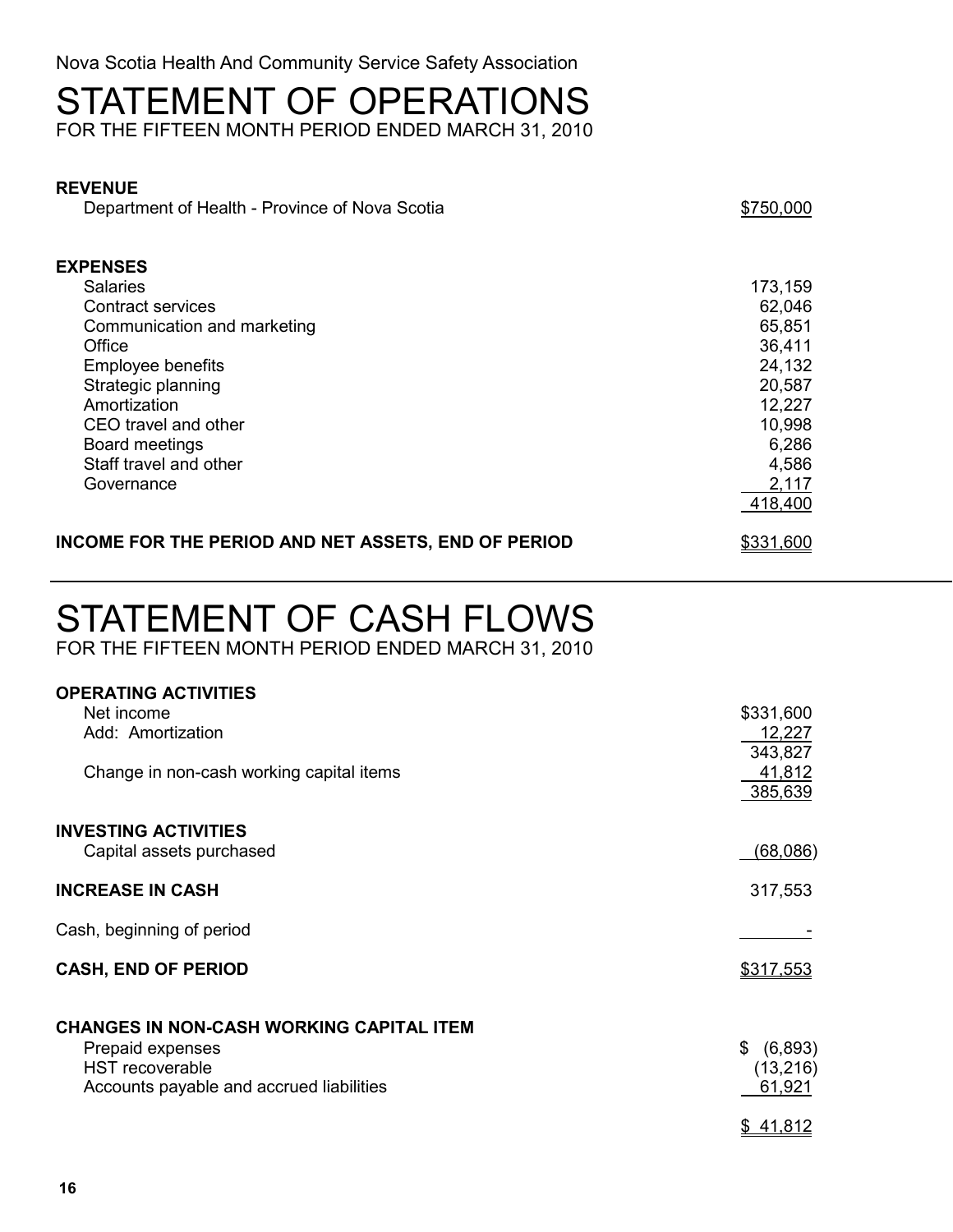## <code>NOTES TO</code> FINANCIAL STATEMENTS

FOR THE FIFTEEN MONTH PERIOD ENDED MARCH 31, 2010

#### **1. NATURE OF ORGANIZATION**

Nova Scotia Health and Community Service Safety Association ("AWARE-NS") is a not-forprofit organization incorporated under the Nova Scotia Societies Act on March 9, 2009. The organization works with stakeholders and partners to promote and improve safety and health in Health and Community Services workplaces. AWARE-NS receives funding from the Nova Scotia Department of Health. Funding has been secured until December 2011 under the terms of a contract.

As a not-for-profit organization, the organization is exempt from income taxes.

#### **2. SIGNIFICANT ACCOUNTING POLICIES**

(a) Amortization

Amortization of capital assets is calculated using the declining balance method at the rate of thirty percent for office furniture, two and one-half years for the website, fifteen and one-half months for the leasehold improvements and three years for office equipment on a straight line method. One half year's amortization is recorded in the year of acquisition.

(b) Financial Instruments

The new standards require that financial assets and liabilities be classified as held for trading, available for sale, held to maturity, loans and receivables or other financial liabilities.

The following classifications have been made:

| Cash                                                                 | Held for trading |
|----------------------------------------------------------------------|------------------|
| Other assets                                                         | Held for trading |
| Accounts payable and accrued liabilities Other financial liabilities |                  |

#### Held for Trading

Financial assets and financial liabilities held for trading are investments that were acquired or assumed principally for the purpose of selling or repurchasing them in the near term. They are recognized at fair value determined on the basis of market value. Gains or losses are recognized in the statement of operations in the period in which they occur.

#### Other Financial Liabilities

Financial instruments classified as other financial liabilities were initially measured at amortized cost and subsequently measured at amortized cost, using the effective interest rate method, which approximates fair market value.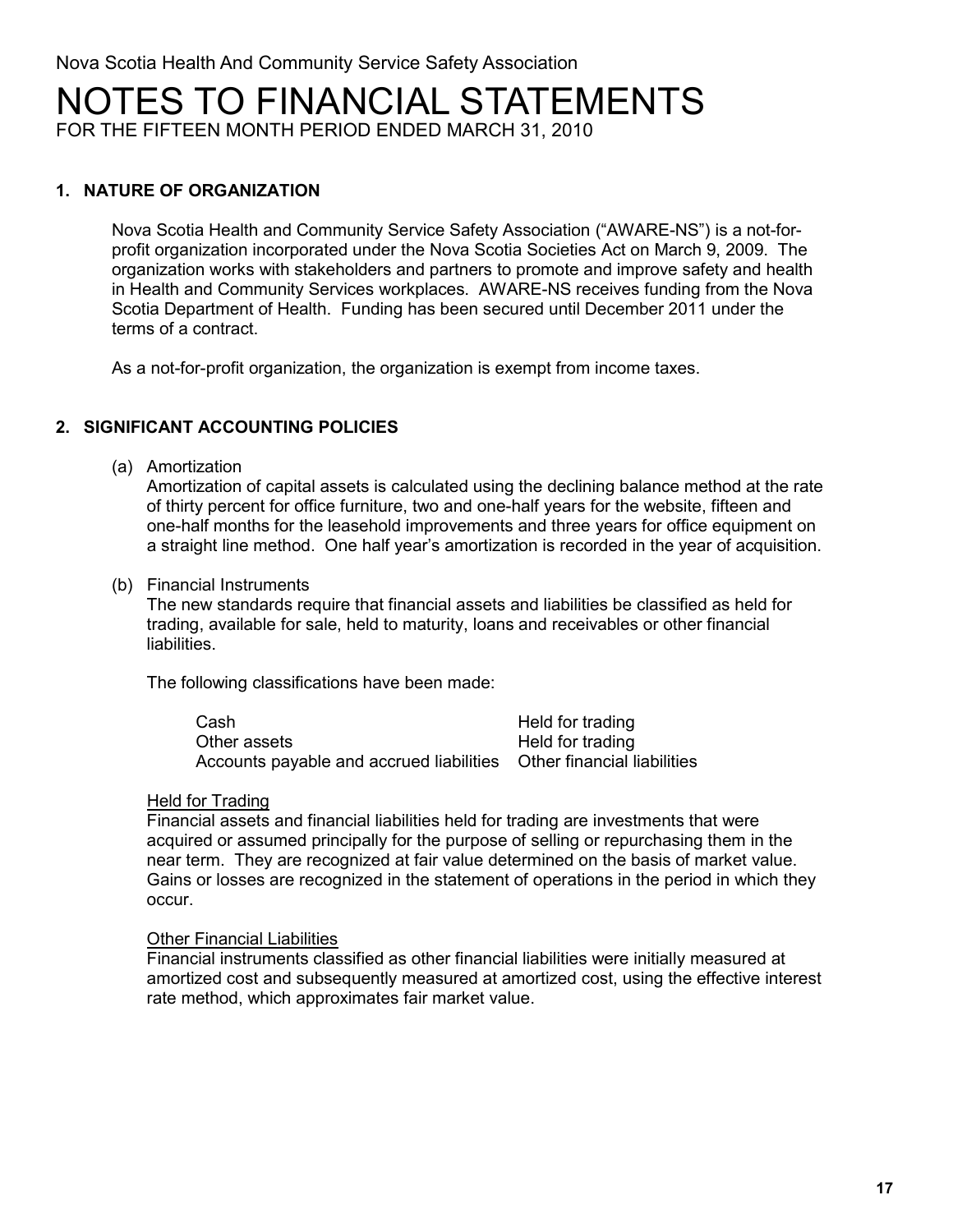## **NOTES TO FINANCIAL STATEMENTS** NOTES TO FINANCIAL STATEMENTS

FOR THE FIFTEEN MONTH PERIOD ENDED MARCH 31, 2010

#### **3. CAPITAL ASSETS Accumulated**

|                        | Cost     | Amortization | <u>Net</u> |
|------------------------|----------|--------------|------------|
| Website                | \$25,506 | \$5,378      | \$20,128   |
| Computer equipment     | 14,272   | 2,485        | 11,787     |
| Leasehold improvements | 6,790    | 930          | 5,860      |
| Office furniture       | 21,518   | 3.434        | 18,084     |
|                        | \$68,086 | \$12,227     | \$55,859   |

#### **4. LEASE COMMITMENTS**

Nova Scotia Health and Community Service Safety Association is committed to lease for office premises for a term of two years commencing May 15, 2009 and terminating May 14, 2011. The lease requires minimum total monthly payments of \$941 and reimbursements of real property tax to the landlord of \$201 from May 15, 2009 to May 14, 2010. Commencing on May 15, 2010 the base rent shall escalate to \$969 and reimbursements of real property tax to the landlord of \$207. There are also information technology commitments as well.

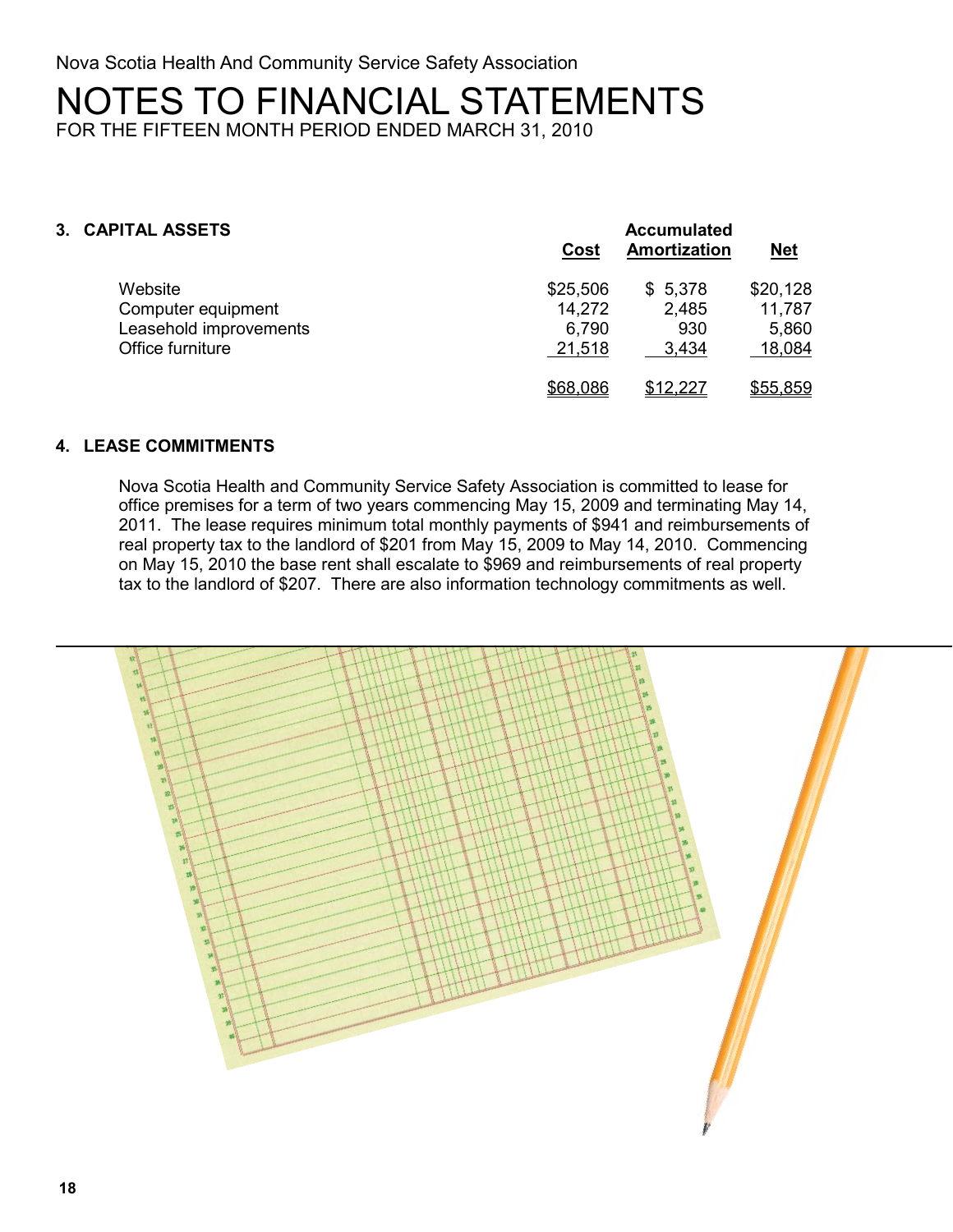## Team

Pam Verge, Executive Assistant

Jason M. Slaunwhite, Director, Research & Development

> Heather Morrow, Research & Project Assistant



## Board Of Directors

#### **District Health Authorities**

Janet Knox Annapolis Valley District Health Authority Cathy Lockhart (service until April 23, 2010) IWK Health Centre Carrie MacIsaac Guysborough Antigonish Strait Health Authority

#### **Community Care**

Krista Beeler (service until November 25, 2009) Home Support Nova Scotia Association Carol Ann Brennan, Chair Regional Residential Services Society Caroline Campbell, Vice-Chair VON Denise Halloran Guysborough County Home Support Agency

#### **Facility Based Long Term Care**

Betty Mattson Kings Regional Rehabilitation Centre Cathy Power Seaview Manor Shelley James Northwoodcare Inc.

#### **Front Line Workers**

Sonya Casey (service until March 28, 2010) Colchester Regional Hospital Kathy Dauphney Alderwood Rest Home Donna Munroe Northwood Home Support

**Member-at-Large** Janet Simm

#### Health Association Nova Scotia

**Labour** Joan Jessome The Nova Scotia Government & General Employees Union (NSGEU)

**Ex Officio**

Judy LaPierre Nova Scotia Department of Community Services Keith Menzies Nova Scotia Department of Health MJ MacDonald Workers' Compensation Board of Nova Scotia